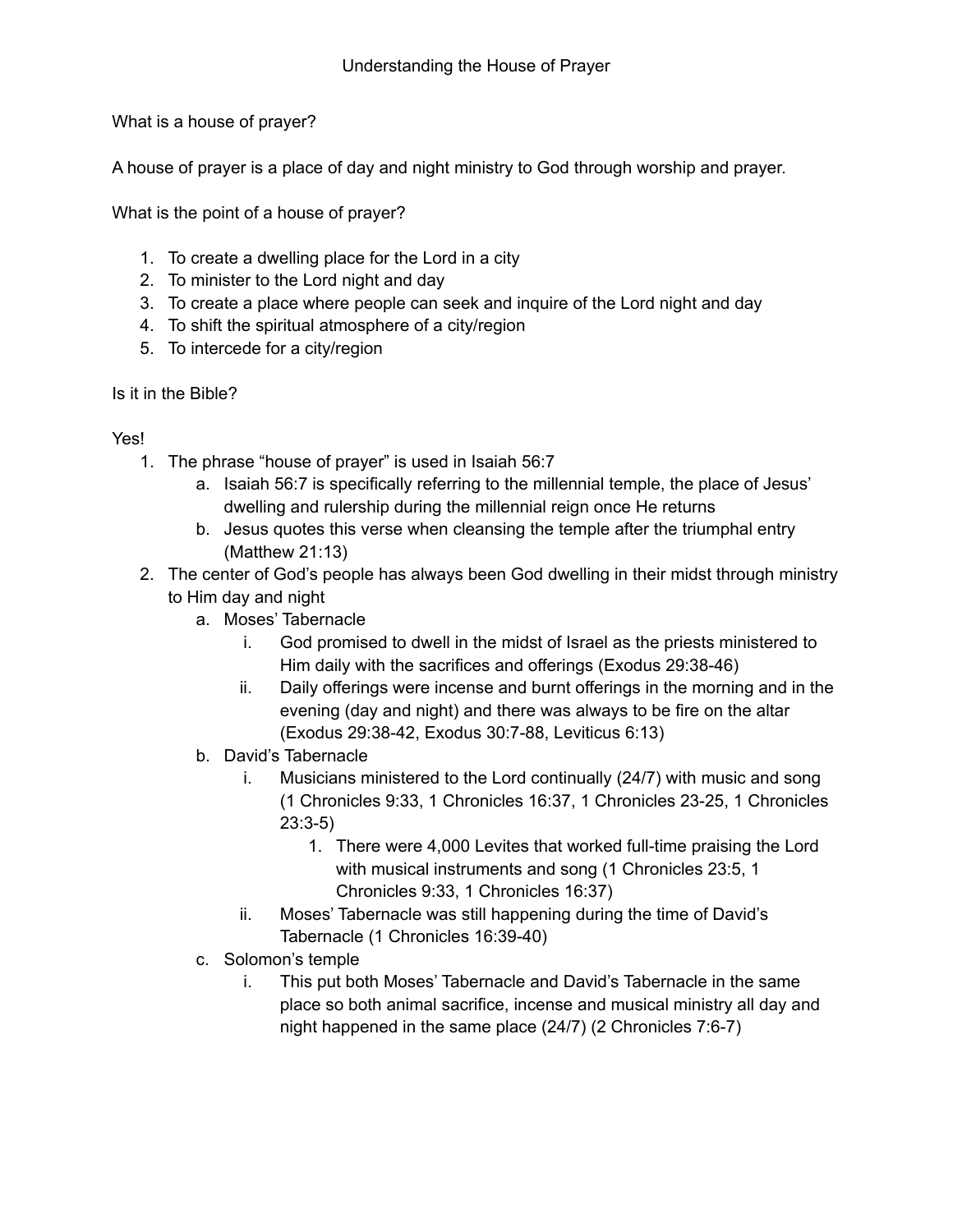- d. Heaven
	- i. God is on the throne and there is ministry (worship) to Him that never ceases from the four living creatures and the the elders (Revelation 4:8-11)
	- ii. If we want on earth as it is in heaven, then, in part, we need to do on earth as it is in heaven

Why do a house of prayer (day and night worship and prayer)?

- 1. God likes it because it is ministry to Him and it moves Him
	- a. The priests were occupied full time to minister to Him (Exodus 28)
	- b. God calls the burnt offering a pleasing or sweet aroma to Him (Exodus 29:41)
	- c. God refers to the incense as sweet as well (Exodus 30:7,34)
	- d. Our gaze upon God moves His heart (Song of Solomon 4:9 & 6:5)
	- e. The music of the strings make Him glad (Psalm 45:8)
	- f. God is looking for people to seek Him (Psalm 14:2, Psalm 53:2)
- 2. We love God (devotional aspect)
	- a. It is an expression of the first and greatest commandment (Matthew 22:34-40, Exodus 20:1-7)
	- b. Because we love God, we love to be with Him and long to be with Him (Psalm 27:4, Luke 10:38-42, Psalm 16:11, Psalm 84:1-2,10, Psalm 26:8)
	- c. Because we love God we pour out or love and devotion on Him like Mary (Mark 14:3-9)
- 3. God is worthy of it (Psalm 113:1-3, Psalm 96:4, Psalm 92:1, Psalm 147:1, Revelation 4:11, Revelation 5:9,12)
	- a. He is worthy because of His nature and character (Revelation 4:8, Isaiah 6:3)
	- b. He is worthy because of what He has done
		- i. He created all things (Revelation 4:11)
		- ii. He redeemed all things (Revelation 5:9-10,12,13)
- 4. God is after our praise and worship
	- a. The first commands to Israel were about worship (Exodus 20:1-7,22-26)
	- b. Receiving their worship and praise is one of the reasons God creates Israel (Exodus 19:6-7, Isaiah 43:21)
	- c. At the end of the age the distinguishing factor between people will be who they worship (Revelation 13:4,12)
	- d. Our worship and praise is actually one of the main reasons God redeems us
		- i. He set Israel free from Egpyt so they could worship Him in the wilderness (Exodus 5:1-3, Exodus 7:16)
		- ii. He sets Israel free from captivity to Babylon so that they can rebuild the temple and re-establish day and night worship (Ezra 1:2-4, Haggai 1:1-11)
		- iii. It is why He saves the Gentiles (Isaiah 42:8)
		- iv. It is why He chose to not completely destroy Israel (Isaiah 48:9)
		- v. Peter echoes that it is why He redeemed us (1 Peter 2:9)
- 5. God wants to be with us and dwell in the midst of His people
	- a. Garden of Eden (Genesis 2:8)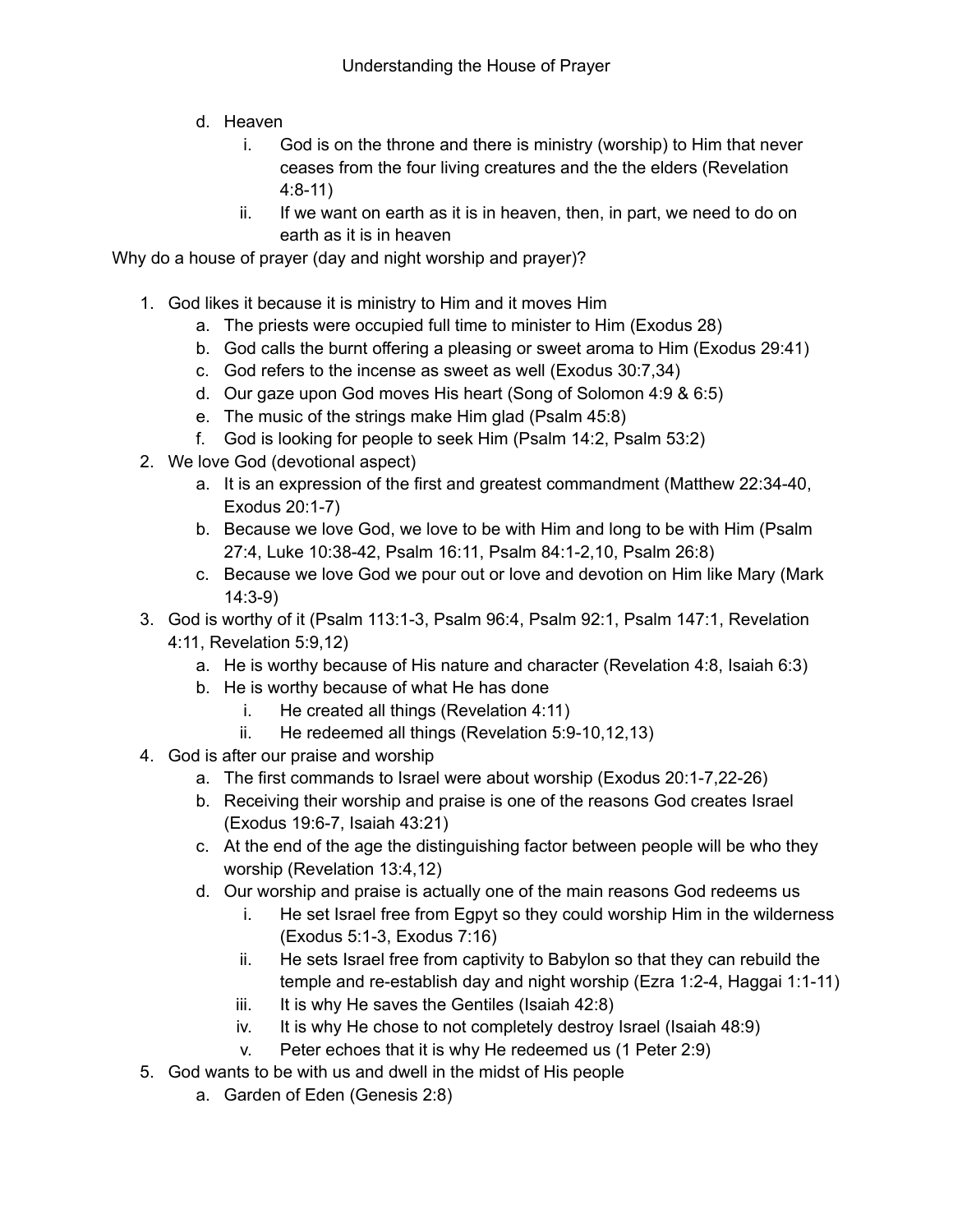- b. Tabernacle of Moses (Exodus 29:38-46)
- c. Tabernacle of David (1 Chronicles 9:33, 1 Chronicles 16:37, 1 Chronicles 23-25, 1 Chronicles 23:3-5)
- d. Solomon's Temple (2 Chronicles 7:6-7)
- e. Second Temple (Ezra 1:2-4, Ezra 7:13-18)
- f. Jesus (John 1:14)
	- i. The word for dwelled among us literally means tabernacled
- g. Us (1 Corinthians 6:19, Ephesians 2:19-22)
- h. Reestablished David's tabernacle (Amos 9:11, Isaiah 16:5)
- i. Millennial Temple (Ezekiel 40-48, Ezekiel 48:35, Zechariah 6:12-13)
- j. New heaven/ New Earth (Revelation 21)
- k. Jesus' desire is that we would be with Him where He is (John 14:1-4, John 17:24)
- l. David knew that God wanted to dwell in their midst and that is why David committed and made a vow to the Lord that he would build Him a permanent house no matter what the cost (Psalm 132:2-5, 1 Chronicles 17:1, 2 Samuel 7:2)
- 6. God's presence changes everything (which is part of why He wants to be in our midst and why we want Him to be in our midst)
	- a. His Presence is how He delivers
		- i. He delivered Israel from Egypt by His Presence (Deuteronomy 4:37)
		- ii. Jesus delivered the earth from sin and death by coming in our midst (John 1:14)
		- iii. When Saul had a distressing spirit from the Lord, he had David come play the harp and the spirit would leave while David played (1 Samuel 16:22-23)
			- 1. It wasn't just David's skill that made Saul feel better, it was the presence and anointing of God that would come as he played
	- b. His Presence destroys idols (both in our heart and the region)
		- i. When the ark was captured by the Philistines and put in their temple, the Lord cut the head off the idol in the temple and no one went back there (1 Samuel 5:1-7)
	- c. His Presence refreshes, strengthens, and satisfies us (Psalm 16:11, Psalm 63:5, Ephesians 3:16-17)
- 7. Day and Night worship, prayer, and Bible reading is good for our hearts
	- a. We grow in our love for the Lord and knowledge of Him as we spend time with Him and read His word
	- b. We get transformed, encouraged, and overcome sin by looking at the Lord (2 Corinthians 3:18, Colossians 2:20-3:1-2, Hebrews 12:1-4)
	- c. It is our delight to stare at His beauty (Psalm 27:4, Revelation 4)
	- d. Being with Him is how we bear fruit (John 15:1-8, Psalm 92:13-15)
- 8. God promised there would be day and night worship and prayer all across the earth leading up to His return (Malachi 1:11, Amos 9:11/ Acts 15:6, Isaiah 62)
- 9. We are primarily to live as priests
	- a. Israel's original calling was to be a kingdom of priests (Exodus 19:5-6)
	- b. The priests first priority was to minister to God (Exodus 28:1-4)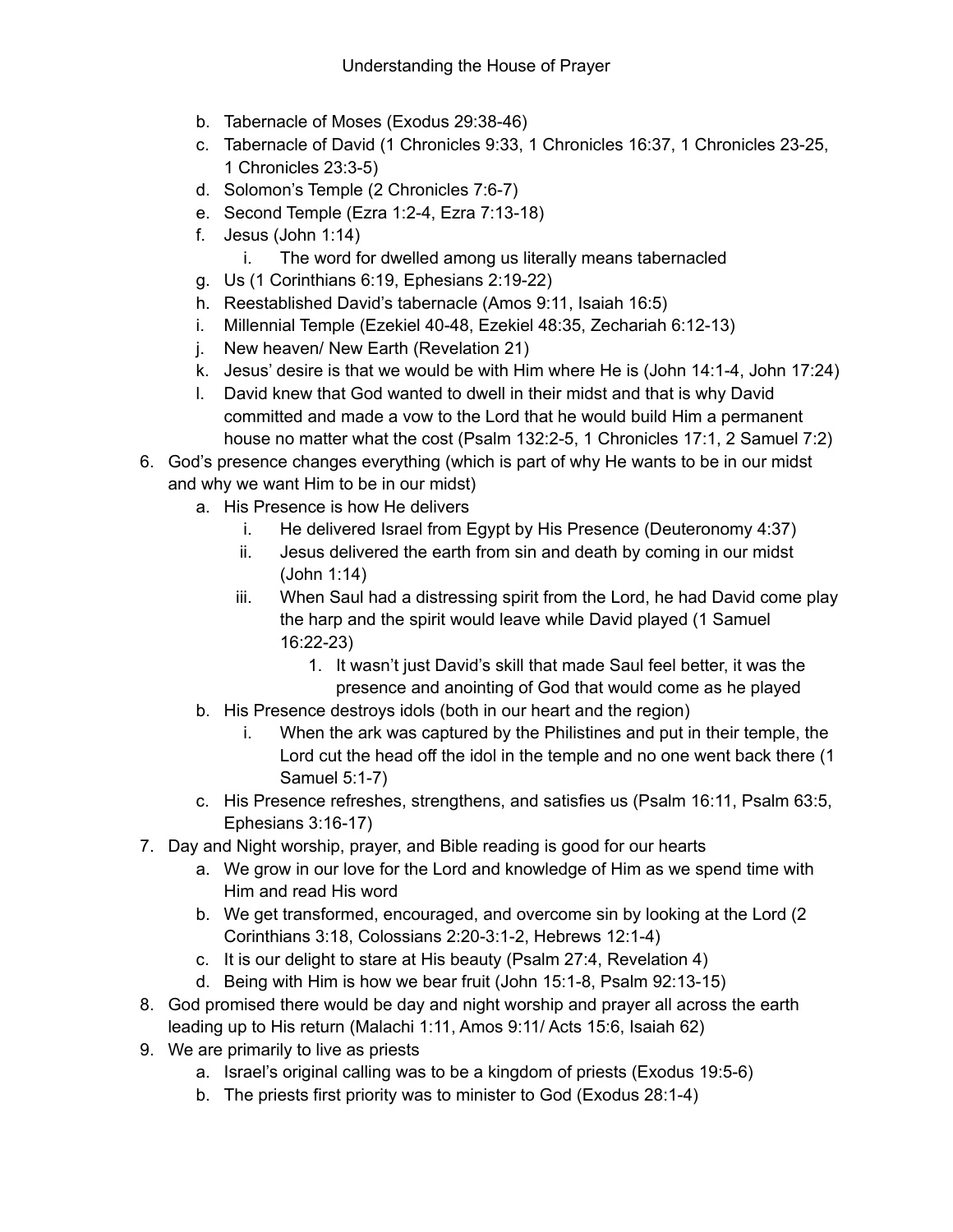- i. They did that through offering sacrifices on the altar of burnt offering and incense on the altar of incense, both were to be kept going at all times (Exodus 29:38-41, Exodus 30:7-8)
	- 1. At different times both are referred to a pleasing or sweet aroma to the Lord
- ii. David saw that it was not sacrifices of animals that the Lord was really after (Psalm 50:7-15, Psalm 51:16-17), but that they were representative of our praise, thanksgiving and prayers so he instituted day and night musical worship, praise and prayer
	- 1. Our prayers are like incense (Psalm 141:2, Revelation 5:8)
	- 2. Burnt offerings were representative of worship/praise/thanksgiving (Psalm 141:2, 1 Chronicles 23:30-31, Hebrews 13:15, Psalm 50:14, Psalm 107:22, Psalm 116:17, Psalm 27:6, Jeremiah 17:26, Jeremiah 33:11)
- c. Jesus' sacrifice initiated a new priesthood
	- i. If you look at what was done for the sacrifices to initiate Aaron and his family to be priests in Exodus 29 and Leviticus 8/9 and compare it to what happened to Jesus on the cross, it is very similar
	- ii. Also the book of Hebrews goes to great lengths to show that Jesus is the High Priest after the order of Melchizedek and now there is a new priesthood (Hebrews 5-9)
- d. The New Testament makes it very clear that we are to see ourselves as priests and operate in that calling (1 Peter 2:5,9; Revelation 1:6, Revelation 5:10, Revelation 20:6)
	- i. The church at Antioch in Acts 13 lived this lifestyle of day and night worship and prayer. Acts 13:2 says they were worshiping or serving or ministering to the Lord. The word used there is the same word that is used in Greek to describe the priestly ministry in the Old Testament in the Septuagint (Old Testament in Greek). Therefore the author is pointing to the fact the church community in Acts was doing the continual priestly ministry. The church in Antioch is to be a pattern for us.
	- ii. Therefore every believer is called to consistently and regularly minister to the Lord
- e. When we do not take the priestly calling seriously everything else goes wrong
	- i. Hezekiah's first action when he became king was to exhort the priesthood to do their job because all the disasters had come upon Israel because they had not done their job correctly (2 Chronicles 29:3-11)
- f. Ministering to God is the highest privilege that we have as humans, even more than ministering to man (though important) and should be regarded as holy and precious (Ezekiel 44:10-16)
- 10. Day and night worship and prayer is how God establishes His government
	- a. By government I mean His rule and authority and how His plans and purposes go forth in an individual, community, region, and nation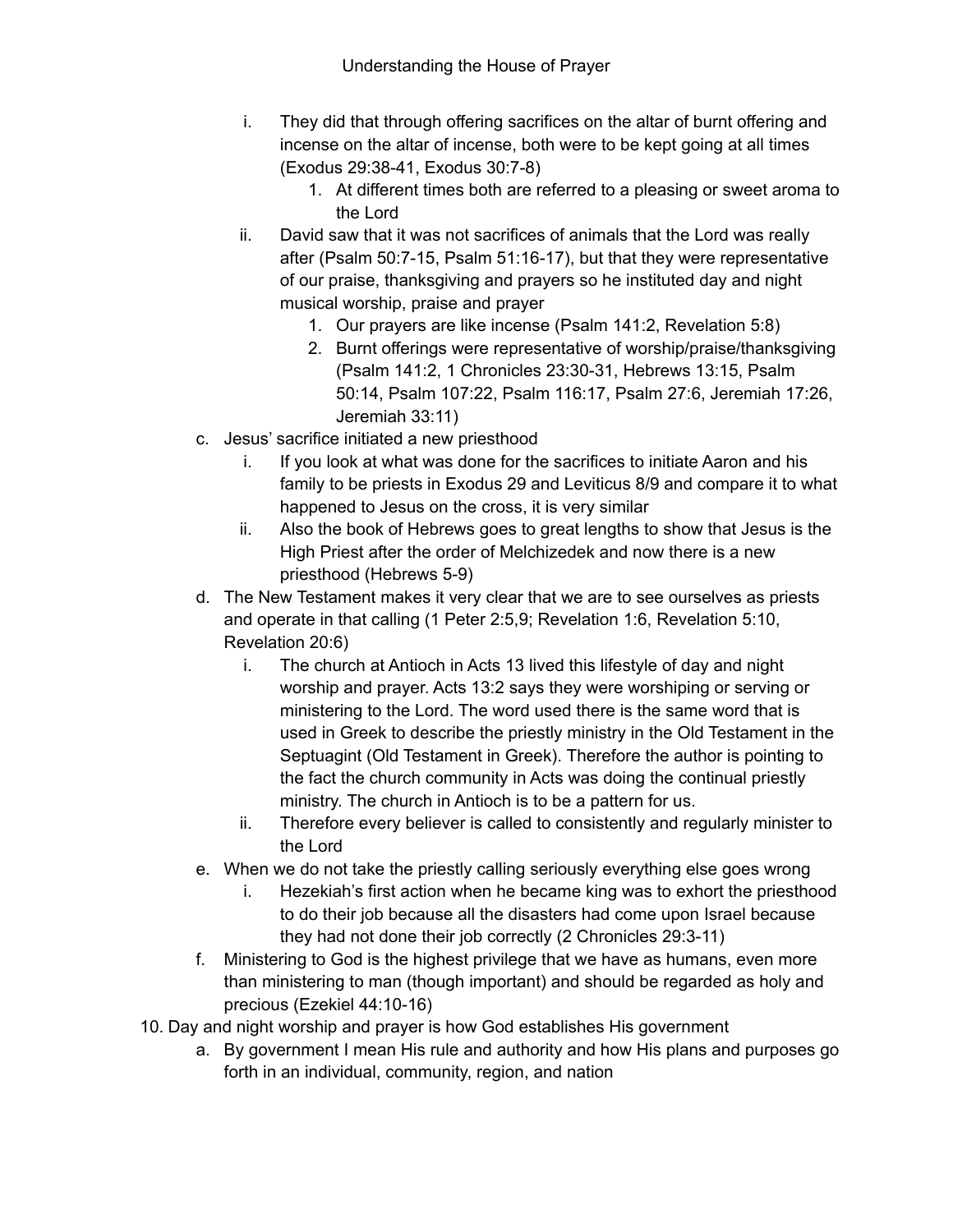- b. We see that God is seated on His throne in heaven surrounded by day and night worship and prayer. His throne is not only the place of His presence, but also the place of His rule and authority so His commands, decrees, and purposes go forth from the throne (Revelation 4 & 5)
- c. We see that Jesus is going to rule from His throne in the Millennial Reign in a temple with day and night worship and prayer (Psalm 2:4-12, Ezekiel 43:7, Zechariah 6:12-13, Isaiah 66:21-23, Zechariah 14:16, Zechariah 8:20-22, Ezekiel 40:44, Amos 9:11, Isaiah 2:3)
- d. If it is true in heaven right now and will be true of Jesus in the Millennial Reign, the same must be true on earth right now, wherever His throne is established, not only does His presence live there, but His government goes forth from there as well. This was true of Israel and the ark of the covenant. Wherever the ark was, was where they would go to inquire of the Lord and hear what to do and hear His strategy. The ark was in the tabernacle of Moses, then the tabernacle of David, and then the temple.
	- i. All of those places had day and night worship and prayer or ministry to God just like in heaven
	- ii. We see that the way to establish God's throne on earth is through our praise (Psalm 22:3) therefore, the more we praise and pray the more He rules and His government goes forth.
	- iii. In fact in the end times, God is going to execute His judgement on the nations at the sound of the songs and music of His people (Isaiah 30:30-32, Psalm 149:5-8)
		- 1. Songs being the way God executes His judgement in the end times is seen in the book of Revelation, before and after every transition of scenes in the book of Revelation there is a song that is sung praising what God has done and releasing the next scene (Revelation 4:8-11, Revelation 5:9-13, Revelation 7:12, Revelation 11:17-18, Revelation 14:2-3, Revelation 15:2-4, Revelation 19:1-7)
		- 2. A repeated successful battle strategy of Israel was to worship the Lord (2 Chronicles 20:20-30, Joshua 6, Exodus 17:10-13)
- e. Hezekiah believed that the key to Israel returning to the favor of the Lord and His commands was to exhort the priesthood to do their job and be pure and it was his first order of business. For the priesthood to do their job would be to reestablish day and night worship and prayer. (2 Chronicles 29:3-30)
- 11. We are consistently called in New Testament to live lives of consistent prayer
	- a. God promises to bring justice and deliverance as we cry out night and day (Luke 18:1-8)
	- b. In teaching us to pray, Jesus encourages us to be persistent (Luke 11:1-13)
	- c. Paul commands us to pray without ceasing and he did so himself (1 Thessalonians 5:17, Colossians 1:3,9)
- 12. When God is looking to save and extend mercy to a people, He looks for people to pray
	- a. (2 Chronicles 7:13-14, Ezekiel 22:29-30, Isaiah 59:15-16, Deuteronomy 9:12-29, Exodus 2:23-25, Daniel 9:12-14)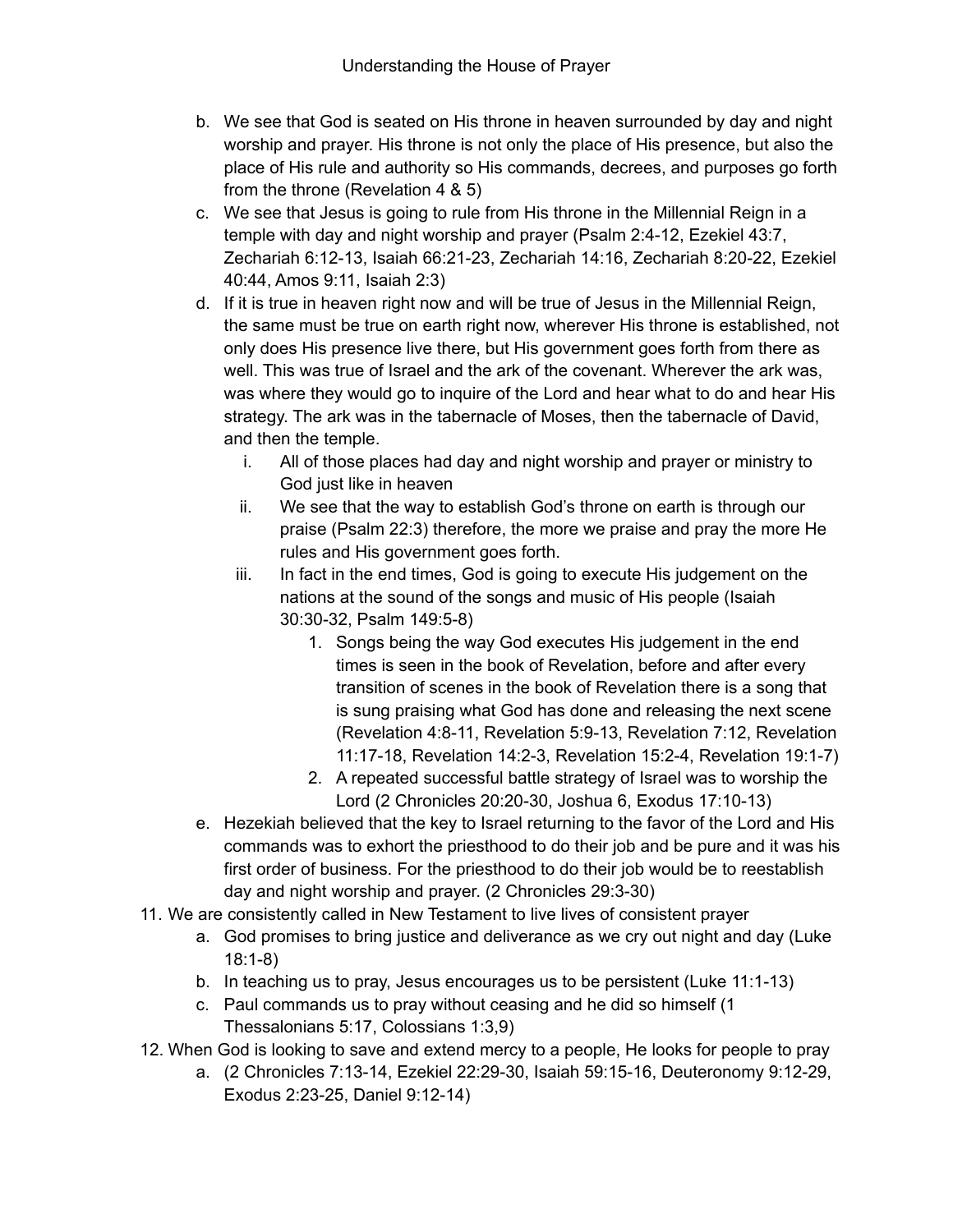- 13. Day and night worship and prayer aides in Evangelism
	- a. God promises to reestablish the tabernacle of David (day and night worship and prayer) so that the rest of mankind can seek Him (Amos 9:11/Acts 16:15)
		- i. As we sing to the Lord consistently in an area it causes people to seek the Lord and find Him
	- b. Malachi 1:11 establishes this fact even further. As we make His name great night and day in worship and prayer, His name begins to come great in an area and then people find the Lord and then they join in the song.
	- c. The Bible states that we do not wrestle with flesh and blood, but principalities and powers and that there is a spirit of this age that blinds people's eyes to light of the gospel. (Ephesians 6:12 and 2 Corinthians 4:4) In order to address those in people's lives and cities, we must pray.
- 14. Facilitates Unity in the body of Christ in a city
	- a. In John 17, before Jesus prayed for us to be one, He asked the Father to glorify Himself. As we glorify Jesus together, we become one and united together. (John 17, Ephesians 2:19-22)

What does one do on staff at a house of prayer?

- 1. Engage with the Lord
	- a. Personal prayer
	- b. Personal devotional time in the word
- 2. Worship
	- a. Devotional sets (songs of love and adoration)
	- b. Worship with the Word (singing the scriptures back to God)
- 3. Intercession
	- a. Praying for specific topics that God is assigned to the community
- 4. Doorkeeping
	- a. Making sure people feel welcomed
	- b. Making sure everything is clean and tidy
	- c. Letting people into the room
- 5. Administrative things
	- a. Schedule worship and prayer leaders
- 6. Share vision and invite others to come seek the Lord together at the House of Prayer

Are there any Houses of Prayer in the Earth?

Yes! There are many, some are 24/7 and others are doing various hours. Below are a few houses of prayer and ministries focusing on day and night worship and prayer:

- 1. IHOPKC (International House of Prayer Kansas City)
- 2. Gate City Church (Atlanta)
- 3. PIHOP (Pasadena International House of Prayer)
- 4. Upperroom (Dallas)